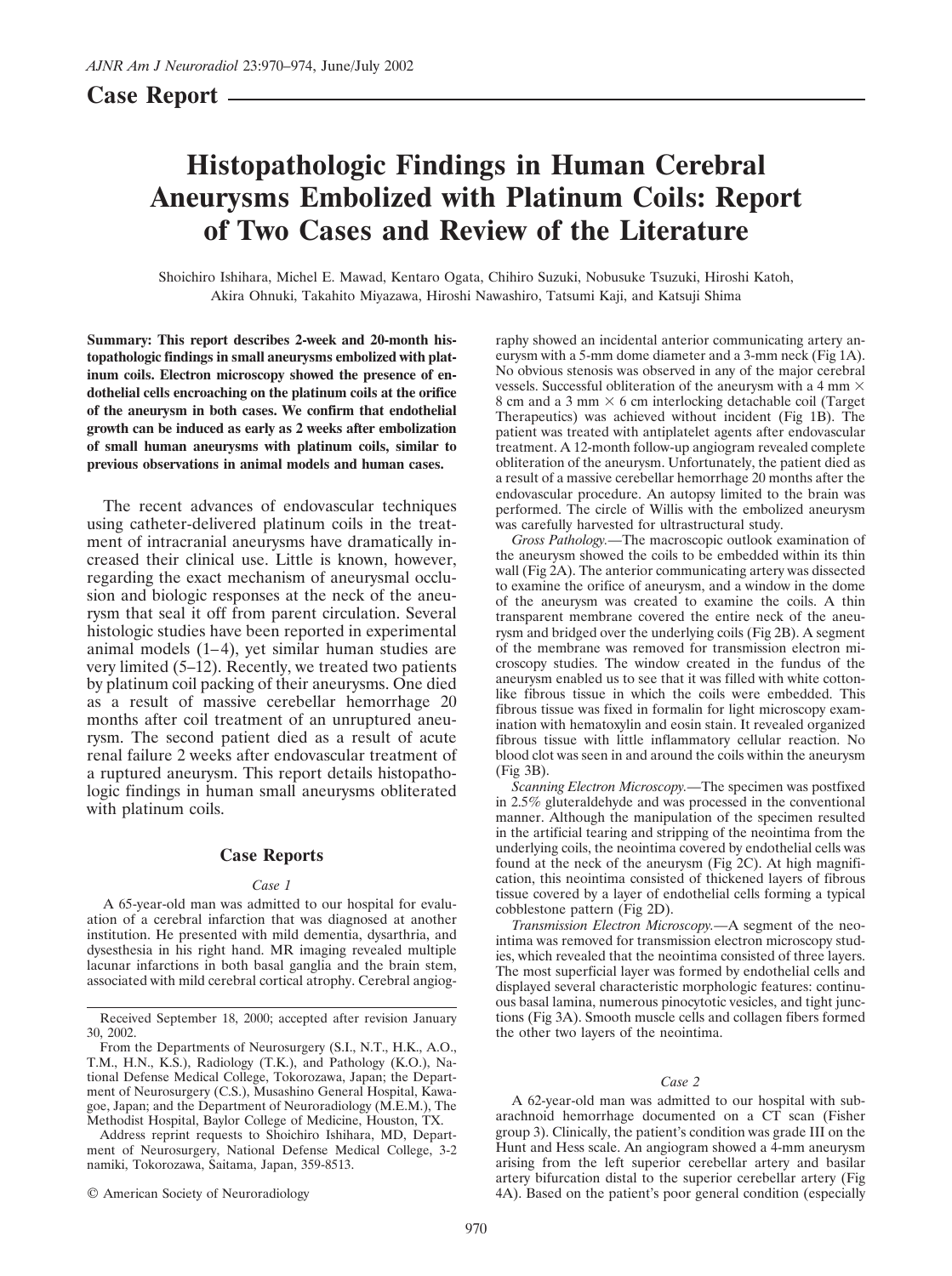

respiratory failure due to neurogenic pulmonary edema), coil embolization was selected for treatment of the ruptured aneurysm.

A microcatheter was positioned in the aneurysm, and two GDC (3 mm  $\times$  4 cm and 2 mm  $\times$  4 cm) were placed in the aneurysmal lumen without systemic heparinization. Post-treatment angiography showed almost complete obliteration of the aneurysm (Fig 4B). Although the endovascular treatment was successful, the patient developed acute renal failure and died 2 weeks after the embolization procedure. An autopsy was performed, and the embolized aneurysm was evaluated with scanning electron microscopy.

*Gross Pathology.—*Gross examination of the aneurysm showed its transparent wall and packed coils embedded in clot. The basilar artery was dissected to visualize the neck of the aneurysm. A very thin membrane was visible over the coils, and blood clot in the lumen was observed (Fig 4C). Because of the fragility of the specimen, we decided to limit its evaluation to scanning electron microscopy.

*Scanning Electron Microscopy.—*The specimen was fixed and was processed according to standard protocols. Even with artificial tissue tearing, neointima, which was relatively thin, was detected at the neck of the aneurysm, covering the coils. At higher magnification, elongated cells arranged in a cobblestone pattern were visible on the surface of the neointima, contiguous with the adjacent parent vessel, indicating that the endothelial cell layer developed over the coils (Fig 4D).

## **Discussion**

Recent developments in the endovascular treatment of aneurysms, including the introduction of detachable coils, has made this technique an available alternative to surgical clipping, even though the efficacy of this technique has not yet been sufficiently studied. Recently, Viñuela et al (13) reported a series of 403 patients with ruptured cerebral aneurysms that were treated with GDC. In their series, complete aneurysm occlusion was observed in 70.8% of small aneurysms with small necks, 35% of large aneurysms, and 50% of giant aneurysms. Similar clinical studies using Dacron-coated microcoils have been reported Fig 1. Images from the case of a 65year-old man with an unruptured aneurysm (case 1).

*A*, Pretreatment cerebral angiogram shows the 5-mm anterior communicating artery aneurysm.

*B*, Post-treatment cerebral angiogram shows embolization by interlocking detachable coils (4 mm  $\times$  8 cm and 3 mm  $\times$ 6 cm).

by Casasco et al (14). They achieved complete occlusion in 85% of their cases and subtotal  $(>90\%)$  occlusion in 15%. However, the long-term outcome of endovascular treatment with coils is still not well known.

Several experimental animal studies documenting the histology of embolized aneurysms have been reported. Mawad et al (1) described 6-month histopathologic changes in canine aneurysms obliterated with GDC. Their studies showed that both completely obliterated and recanalized aneurysms were excluded from the parent artery by an endothelialized layer of connective tissue. The fundus of the aneurysm was completely obliterated by heavy reactive fibrous tissue surrounding the coils. The neointima is composed of three readily identifiable layers: the most superficial layer of endothelial cells, forming a cobblestone pattern; the smooth muscle cell layer; and a layer of collagen fibers. The histologic studies performed on our first patient (case 1) showed very similar histopathologic findings. More recently, Mawad et al (15) confirmed the same results in an 18-month experimental study. They emphasized, however, that not all their histologic data reflected the early changes of coiled aneurysms.

Tenjin et al (2) conducted carotid artery aneurysm experiments in Japanese monkeys. In their study, 19 aneurysms were occluded with GDC and histopathologic studies were obtained at various time intervals. They concluded that the GDC initiated a cellular response within several hours of aneurysm occlusion. Endothelialization was noted at 2 weeks and at 3 months after packing, and remodeling of the aneurysm had progressed to produce a media-like structure in the former aneurysm. Histologic data obtained 2 weeks after treatment (case 2) showed a cobblestone appearance on the coils at the neck of aneurysm. The shape of these fusiform cells and continuation with the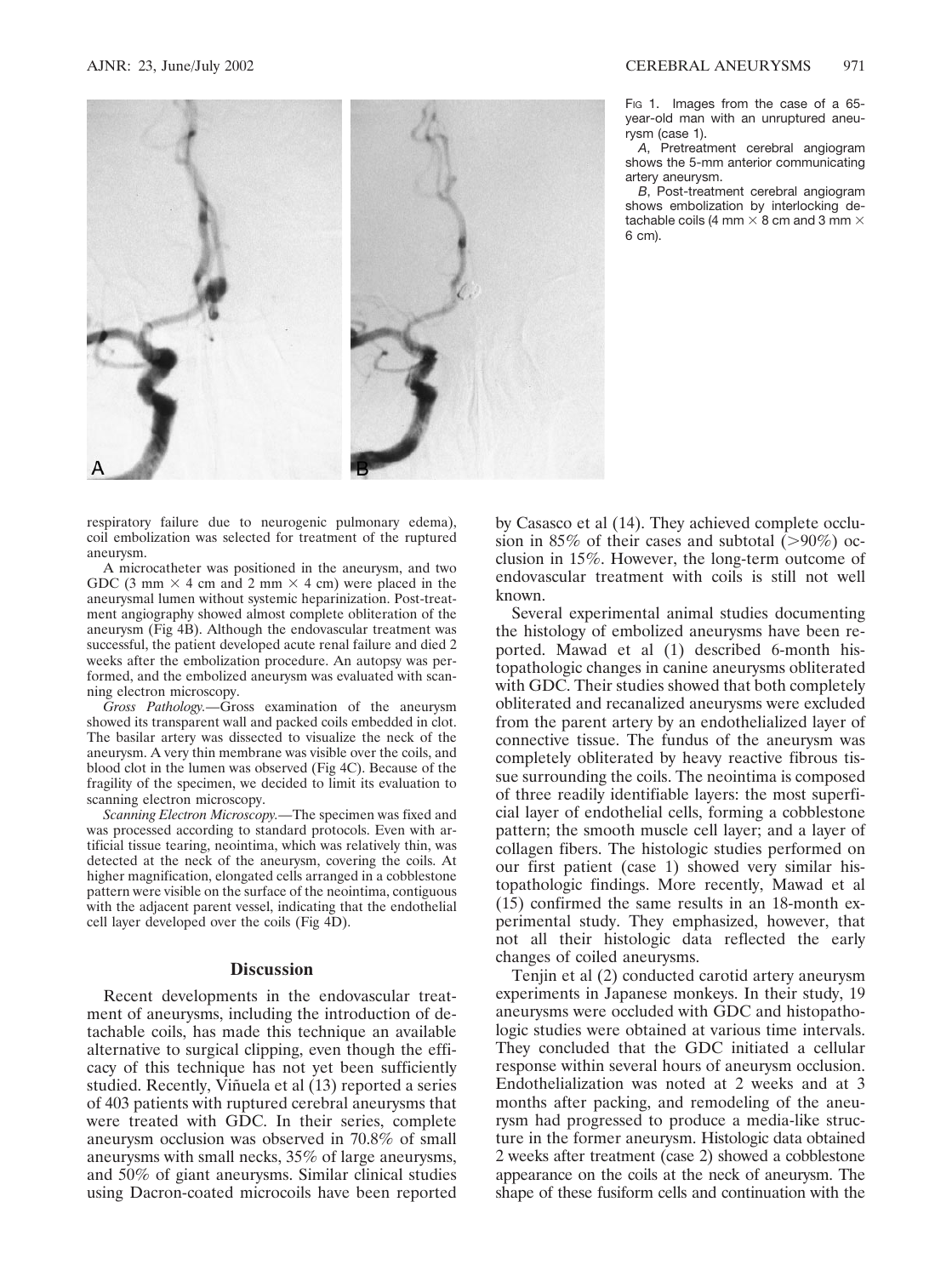

Fig 2. Gross pathologic findings in case 1.

*A*, Gross outlook appearance of the thin wall of the aneurysm through which embedded coils are seen.

*B*, Intraluminal view shows a thin transparent layer of membrane covering the whole orifice of the aneurysm and bridged over the underlying coils.

*C*, Scanning electron microscopy shows that the coils are covered by thick neointima at the orifice of the aneurysm. Part of the neointima was removed for transmission electron microscopic study (original magnification,  $\times$ 50; bar = 100  $\mu$ m).

*D*, Superficial layer of neointima with a cobblestone appearance (original magnification,  $\times$ 1000; bar = 10  $\mu$ m).



Fig 3. Transmission electron microscopy and light microscopy (case 1).

*A*, Basal lamina runs contiguously along the basal endothelial cytoplasmic membrane (original magnification,  $\times$ 2000; bar = 2  $\mu$ m). *B*, Light microscopy shows cotton-like white fibrous tissue in the dome of the aneurysm (hematoxylin and eosin stain; original magnification,  $\times$ 74).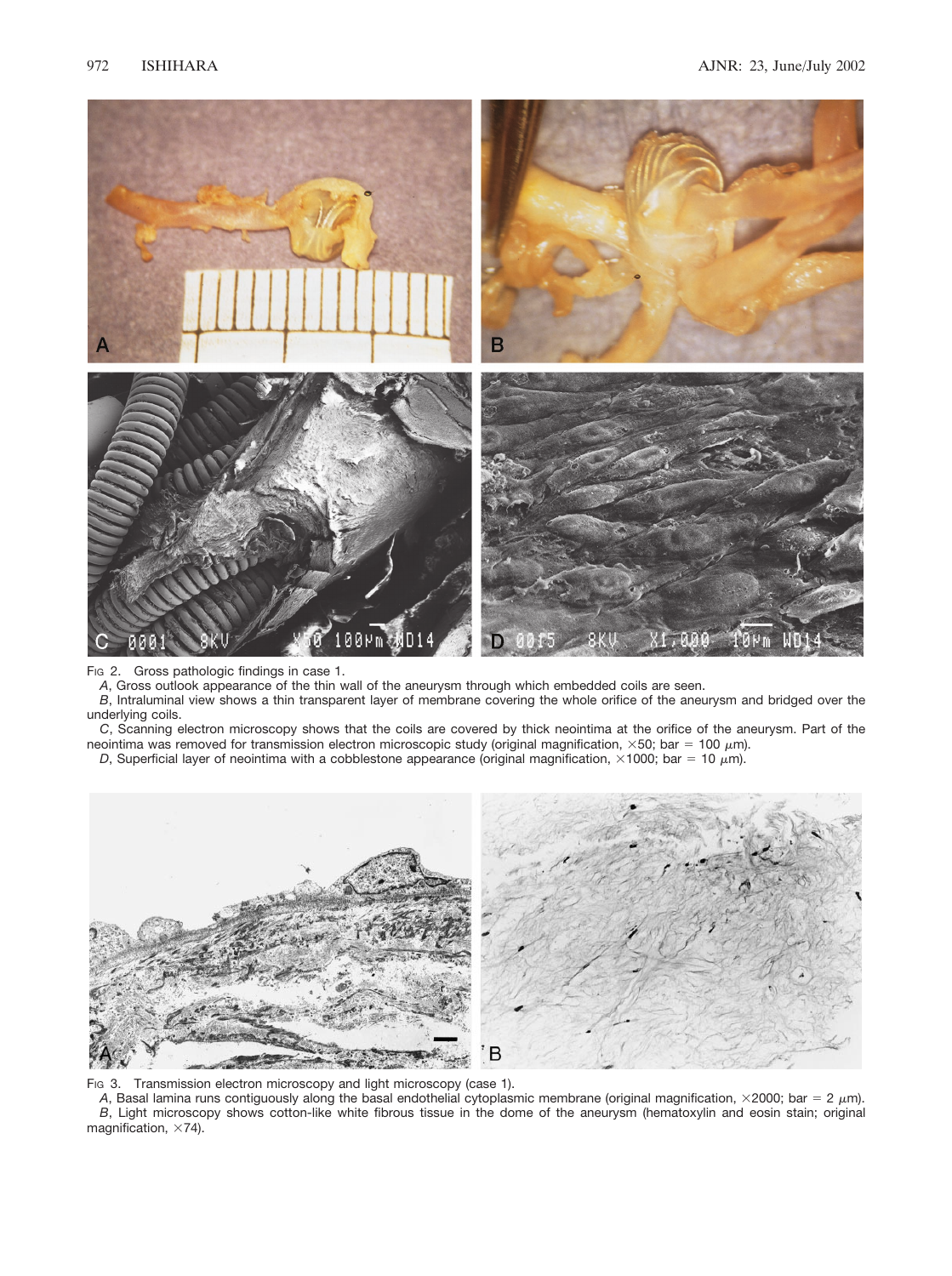

Fig 4. Images from the case of a 62-year-old man with subarachnoid hemorrhage (case 2).

*A*, Right pre-embolization vertebral angiography shows 4-mm left basilar artery-superior cerebellar artery aneurysm.

*B*, After embolization by GDC (3 mm  $\times$  4 cm and 2 mm  $\times$  4 cm), almost total obliteration was achieved.

*C*, Gross examination shows thin membrane on coils at orifice of aneurysm. The thin fragile covering bridges the whole space across the coils at the orifice.

*D*, Scanning electron microscopy shows neointima partially covering the coils (GDC-10 soft). A cobblestone pattern can be seen (original magnification,  $\times 370$ ; bar = 100  $\mu$ m).

adjacent parent artery suggested that neoendothelialization was occurring. The fundus did not contain any organized clot.

Our findings in human cases concur with those of Tenjin et al (2). Other experiments reported by Ruel et al (3) and Spetzger et al (4) showed less chance of endothelialization in 3- to 6-month rabbit models.

Moreover, especially in humans, very little is known regarding the histology of embolized aneurysms and the cellular reaction to coils (5–12). Among reported human cases, only five, including ours, showed endothelial covering at the orifice of the aneurysm. All five cases exclusively involved small neck aneurysms. A more recent informative report presented by Bavinzski et al (12) showed only one endothelial lining among 17 obtained at autopsy or surgery. They concluded that endothelialization of the aneurysm orifice after coil placement can occur, but it seems to be the exception rather than the rule. Considering the neck size of the aneurysms in our cases, we think that small aneurysms or aneurysms with small necks can be successfully obliterated by coils. Compared with larger aneurysms, these small aneurysms have a higher chance to develop neointima over the coils at

the neck of the aneurysm. The number of coils present across the neck of the aneurysm may be the key factor to induce endothelial growth, which excludes the lumen of the aneurysm from parent circulation. Even relatively wide neck aneurysms can be successfully treated with coils if dense packing is obtained across the neck.

What are the physical factors that can affect growth of a new intimal layer over the neck of an aneurysm obliterated by coils? Reul et al (3) recently reported that perioperative anticoagulation did not have any influence on the long-term results of coiled aneurysms in their animal model. In general, an intravascular foreign body induces clot formation. The extent of the blood clot depends on the chemical composition, electrical charge, and surface properties of the foreign body as well as the extent of intimal injury (2). Early thrombus formation involves attachment of platelets and leukocytes to an injured vessel surface, and fibrin formation then occurs. Thrombosis of the aneurysm eventually occurs but may happen because a turbulent flow within the fundus activates the clotting cascade. For long-term permanent obliteration of an aneurysm, the blood clot needs to be replaced by